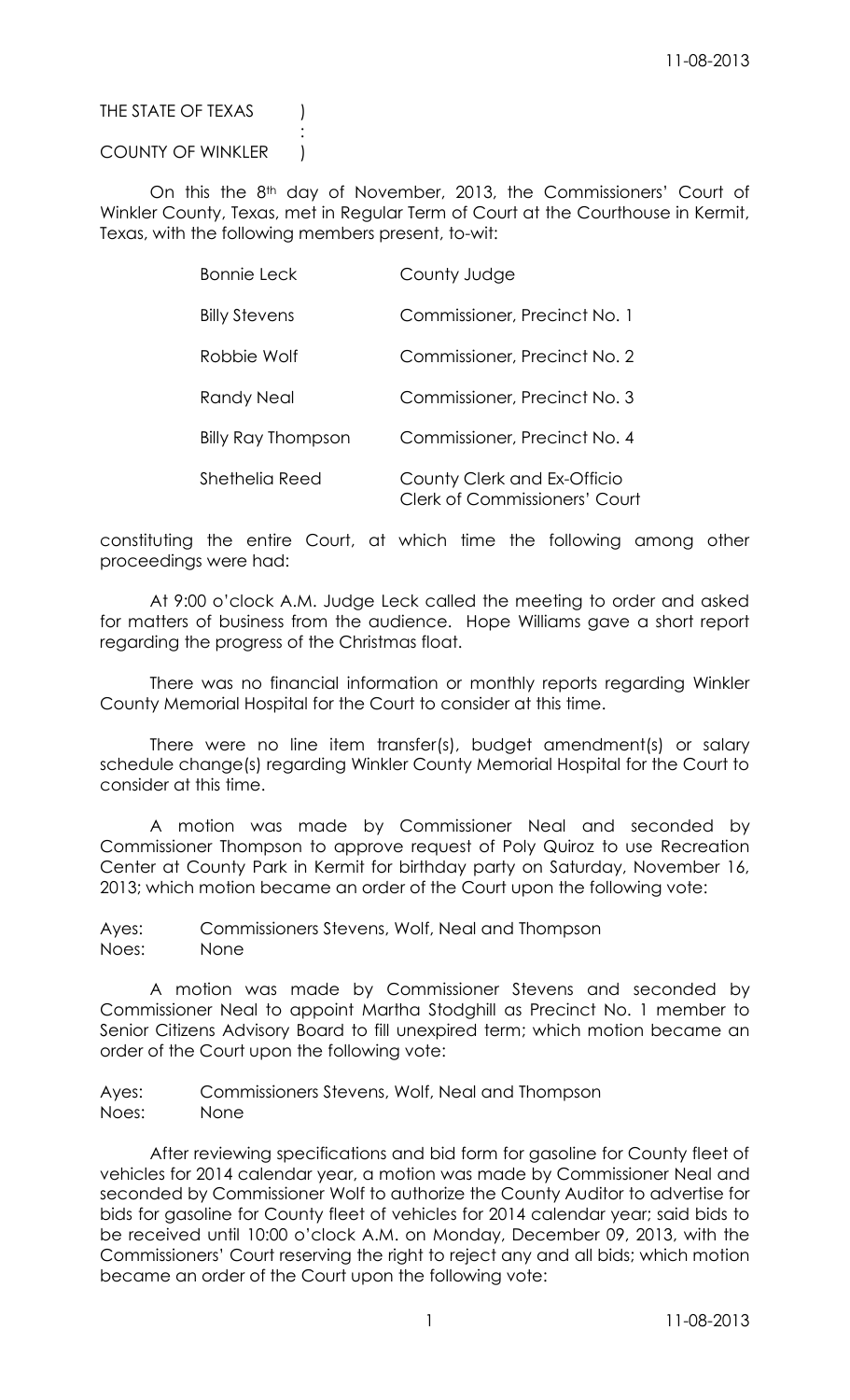# Ayes: Commissioners Carpenter, Wolf, Neal and Thompson Noes: None

### WINKLER COUNTY SPECIFICATIONS & BID FORM GASOLINE & DIESEL FUEL 2014

The Commissioners Court of Winkler County, Texas, will receive sealed bids on gasoline and diesel fuel for the county fleet for the period beginning January 1 through December 31, 2014. Sealed bids will be received until 10:00 a.m., December 9, 2013 at which time said bids will be opened and read aloud. Bids received after that date and time will be returned to the bidder unopened.

Bids must be submitted in a sealed, opaque envelope and marked on the face "FUEL BID". Bidders are required to submit the original and five copies of their bid using the enclosed bid form. Bids may be mailed to the Winkler County Auditor, Drawer O, Kermit, TX 79745, or hand delivered to the office of the County Auditor, First Floor Courthouse, Kermit, TX. The Commissioners Court reserves the right to reject any or all bids and to waive any irregularities or informalities in any bid received.

SPECIAL CONDITIONS:

Prices shall be FOB County Barn-Kermit, Hospital-Kermit, County Barn-Wink, and Winkler County Golf Course, and shall be net, excluding federal tax, but including state tax. Tax exemption certificates will be furnished to the successful bidder.

Gasoline bids shall be on regular unleaded gasoline. Bidder shall indicate octane rating. Annual estimated usage is approximately 30,000 gallons. Diesel bids shall be for both dyed diesel fuel ("off-road" use) and for low sulfur, undyed diesel fuel (highway use). Estimated annual usage is 10,000 gallons for "off-road" diesel. Highway use diesel will be purchased as needed from vendor's stock. Estimated annual usage is 15,000 for highway use. Delivery is to be on an "as needed" basis. Bidder must provide above ground storage tanks as indicated:

Golf Course - 300 gal. gasoline tank

Page 1

Winkler County Gasoline & Diesel Fuel Bid Page 2

Bids must be submitted on a constant price basis. Constant shall be the difference between the posted terminal price and the selling price as quoted on the bid. Increases in the constant will not be allowed during the terms of this contract. Bid price per gallon should be the total of the posted terminal price and the bidder's profit margin per gallon delivered to Winkler County or sold at the bidder's pump (applicable state tax must be included in bid price). Fluctuation of the posted terminal price shall be allowed during the term of the contract. In the space provided on the bid form, indicate the refiner's posted terminal price for the time frame  $11/18/13$  through  $11/25/13.$ 

Any exceptions to specifications shall be noted and indicated on attachment to bid form.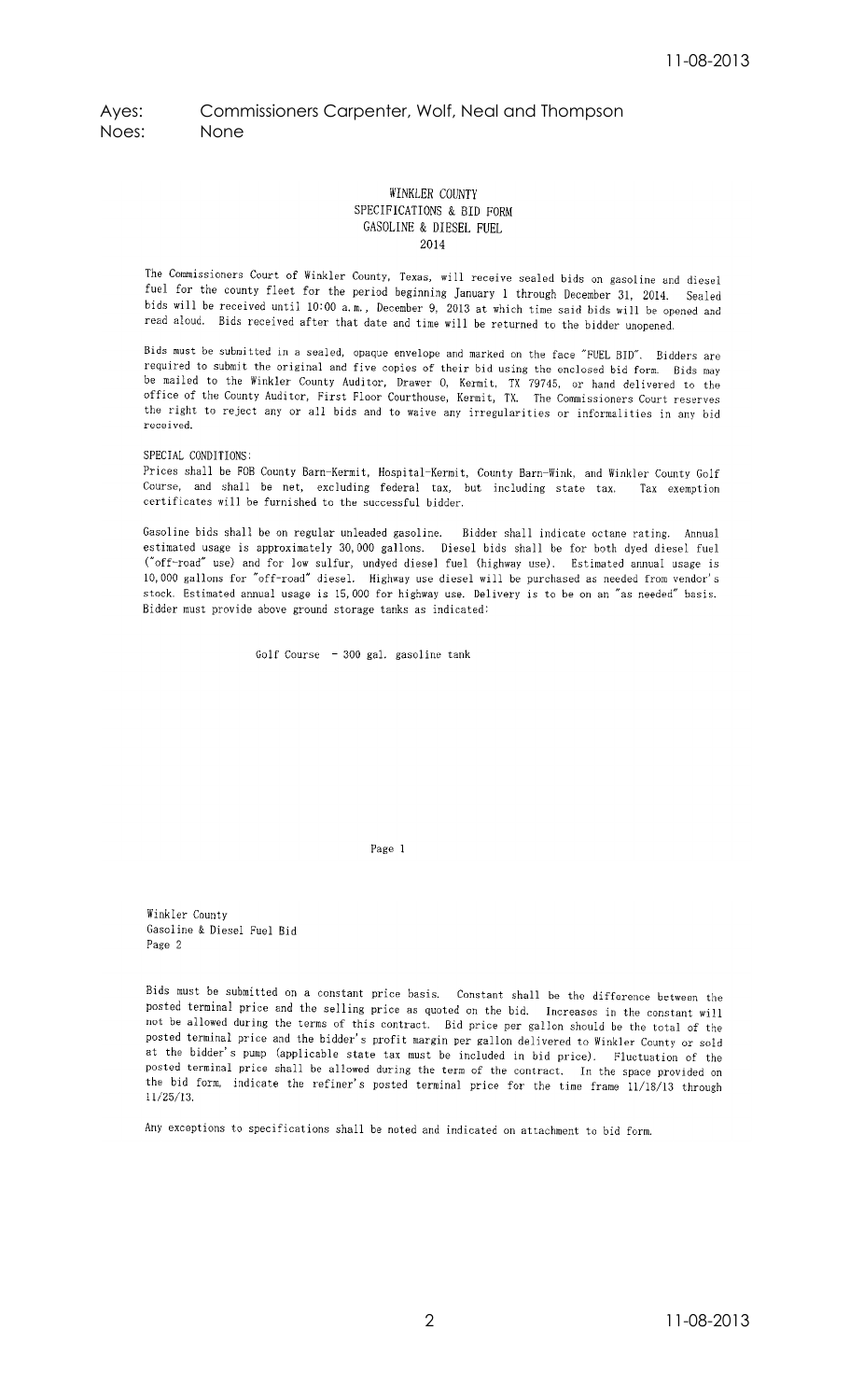### WINKLER COUNTY BID FORM GASOLINE & DIESEL FUEL JANUARY 1, 2014 THROUGH DECEMBER 31, 2014

| Regular Unleaded Grade:      |                                            |
|------------------------------|--------------------------------------------|
| Brand Name                   | Posted Terminal Price ___________          |
|                              | Bid Price Per Gallon                       |
| Octane Rating ____________   |                                            |
| Undyed Diesel (highway use): |                                            |
| Brand Name                   | Posted Terminal Price                      |
|                              | Bid Price Per Gallon                       |
| Dyed Diesel (off-road use):  |                                            |
|                              | Posted Terminal Price                      |
| As of $(data)$               | Bid Price Per Gallon<br>(State Tax Exempt) |
| Typed Name of Bidder         | Signature of Bidder                        |
| Company Name                 | Title of Bidder                            |
| P.O. Box or Street Address   | City, State, Zip                           |
| Telenhone Number Fax Number  | Date Submitted                             |

A motion was made by Judge Leck and seconded by Commissioner Thompson to approve purchase of furniture and equipment from Steve Taliaferro in the amount of \$5,000.00 from budgeted County Attorney equipment line item; which motion became an order of the Court upon the following vote:

Ayes: Commissioners Stevens, Wolf, Neal and Thompson Noes: None

A motion was made by Commissioner Neal and seconded by Commissioner Thompson to approve transfer of 2007 Ford F-350 pickup, VIN #1FTWF30P17EB31751, from Area II Road and Bridge to Emergency Management; which motion became an order of the Court upon the following vote:

Ayes: Commissioners Stevens, Wolf, Neal and Thompson Noes: None

A motion was made by Commissioner Neal and seconded by Commissioner Stevens to approve payment in the amount of \$120.00 to State Farm Fire and Casualty Company for the following bonds: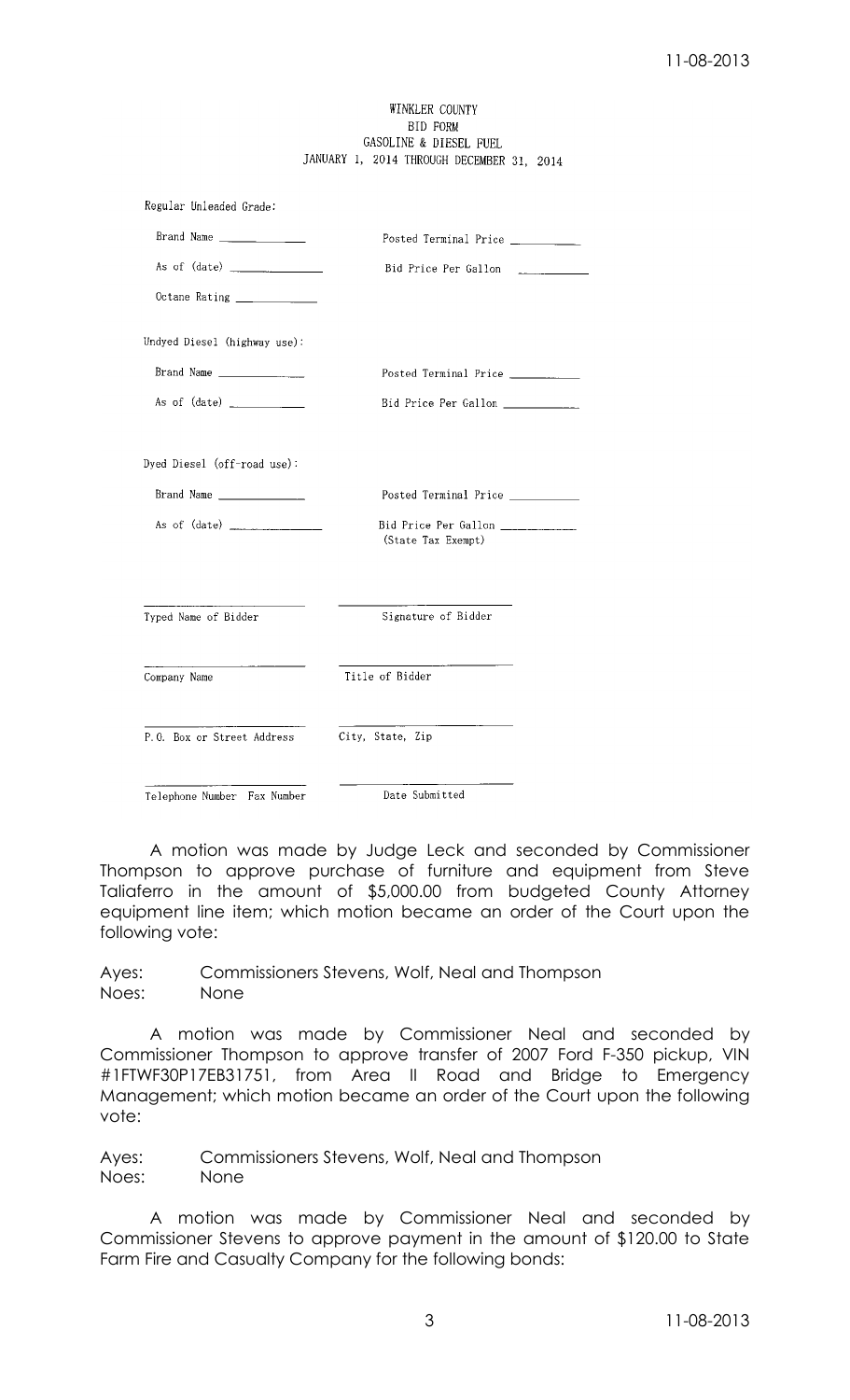- 1. Surety bond for Rosa Parker, Probation Clerk for The term of December 17, 2013 to December 17, 2014 from budgeted funds (\$50.00); and
- 2. Surety bond for Dixie Randolph, Deputy District Clerk for the term of December 14, 2013 to December 14, 2014 from budgeted funds (\$70.00)

which motion became an order of the Court upon the following vote:

Ayes: Commissioners Stevens, Wolf, Neal and Thompson Noes: None

A motion was made by Commissioner Thompson and seconded by Commissioner Stevens to approve payment in the amount of \$5,460.00 to Diamond A Ranch for caliche for County Road 409 from Lateral Road funds; which motion became an order of the Court upon the following vote:

Ayes: Commissioners Stevens, Wolf, Neal and Thompson Noes: None

There were no park project claims for the Court to consider at this time.

A motion was made by Commissioner Neal and seconded by Commissioner Thompson to approve payroll; which motion became an order of the Court upon the following vote:

Ayes: Commissioners Stevens, Wolf, Neal and Thompson Noes: None

A motion was made by Commissioner Neal and seconded by Commissioner Thompson to approve the following line item adjustment(s):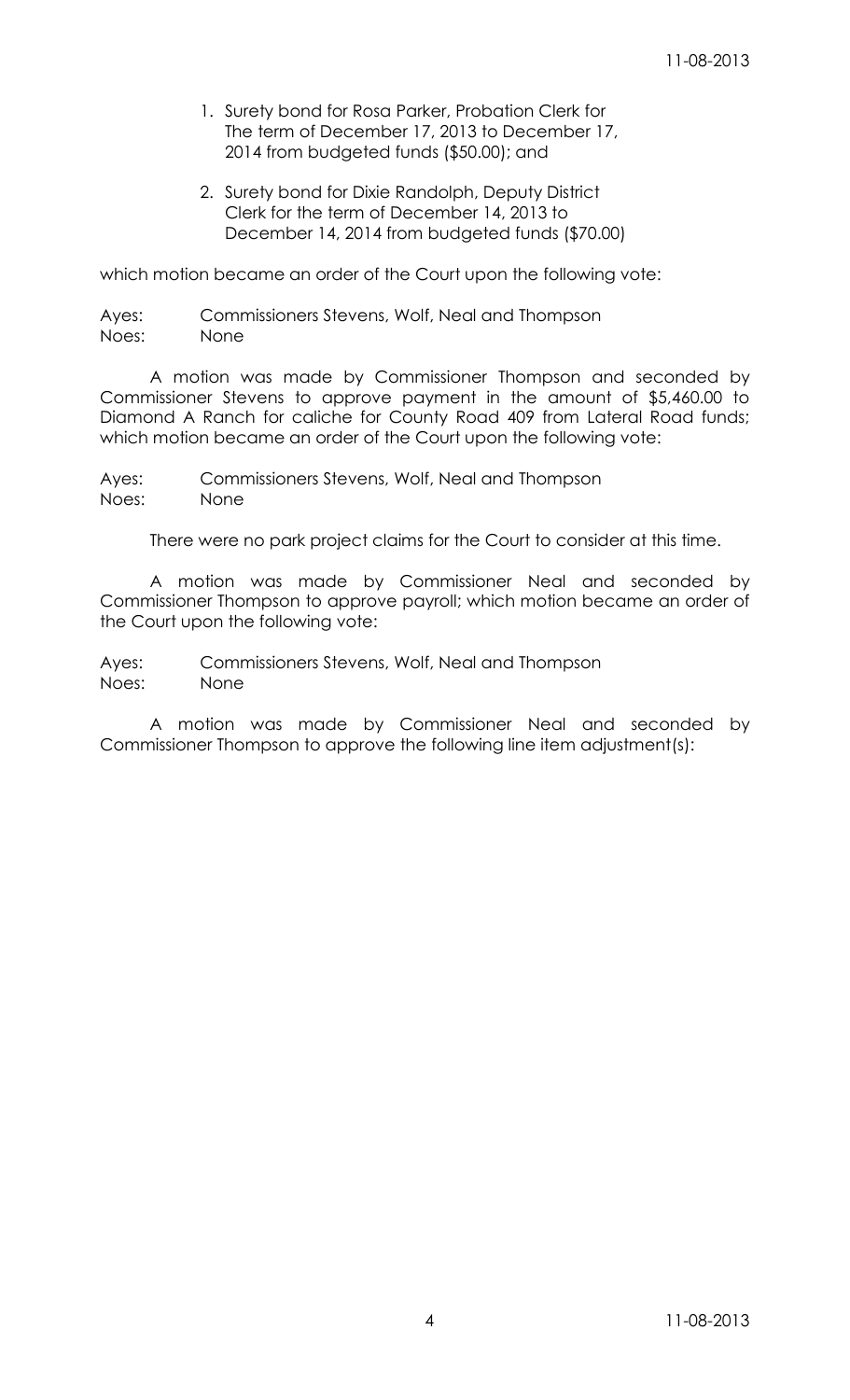#### **WINKLER COUNTY** LINE ITEM ADJUSTMENTS **NOVEMBER 8, 2013**

| <b>KERMIT PARKS</b>                          |                                            |     |           |   |             |
|----------------------------------------------|--------------------------------------------|-----|-----------|---|-------------|
| 10-209-090                                   | <b>MAINTENANCE</b>                         | \$  | 5,000.00  |   |             |
| 10-209-050                                   | <b>UTILITIES</b>                           |     |           | Ś | 5,000.00    |
| AMD-UTILITIES TO MAINTENANCE                 |                                            |     |           |   |             |
| <b>DISTRICT ATTORNEY</b>                     |                                            |     |           |   |             |
| 10-226-030                                   | <b>SUPPLIES</b>                            | Ś   | 500.00    |   |             |
| 10-226-040                                   | TELEPHONE/INTERNET                         |     |           | Ś | 500.00      |
|                                              | AMD-TELEPHONE TO SUPPLIES                  |     |           |   |             |
| NONDESIGNATED                                |                                            |     |           |   |             |
| 10-230-214                                   | <b>EMPLOYEE ENRICHMENT</b>                 | \$. | 100.00    |   |             |
| 10-230-146                                   | <b>COPIER SUPPLIES</b>                     |     |           | Ś | 100.00      |
|                                              | AMD-COPIER SUPPLIES TO EMPLOYEE ENRICHMENT |     |           |   |             |
| <b>AIRPORT</b>                               |                                            |     |           |   |             |
|                                              | 10-231-090 AIRPORT MAINTENANCE             | Ś   | 3,000.00  |   |             |
| 10-231-080                                   | <b>EQUIPMENT</b>                           |     |           | Ś | 3,000.00    |
| AMD-EQUIPMENT TO AIRPORT MAINTENANCE         |                                            |     |           |   |             |
| <b>SHERIFF</b>                               |                                            |     |           |   |             |
|                                              | 10-404-011 SALARIES FIELD DEPUTIES         | \$  | 42,329.00 |   |             |
| 10-404-024                                   | SALARY DEPUTY/JAILER                       |     |           |   | \$42,329.00 |
| AMD-SALARY DEPUTY TO SALARIES FIELD DEPUTIES |                                            |     |           |   |             |
| <b>SHERIFF</b>                               |                                            |     |           |   |             |
| 10-404-014                                   | OVERTIME                                   | \$  | 2,000.00  |   |             |
| 10-404-018                                   | COLA                                       |     |           | Ś | 2,000.00    |
| AMD-COLA TO OVERTIME                         |                                            |     |           |   |             |
| <b>SHERIFF</b>                               |                                            |     |           |   |             |
| 10-404-031                                   | <b>JAIL SUPPLIES</b>                       | Ś   | 1,400.00  |   |             |
| 10-404-018                                   | <b>COLA</b>                                |     |           | Ś | 1.400.00    |
| AMD-COLA TO JAIL SUPPLIES                    |                                            |     |           |   |             |

which motion became an order of the Court upon the following vote:

Ayes: Commissioners Stevens, Wolf, Neal and Thompson Noes: None

A motion was made by Commissioner Neal and seconded by Commissioner Thompson to approve the following budget amendment(s):

#### **WINKLER COUNTY BUDGET AMENDMENTS NOVEMBER 7, 2013**

| EMS                                    |                    |   |          |
|----------------------------------------|--------------------|---|----------|
| 10-104-212                             | <b>EMS REVENUE</b> | s | 5.000.00 |
| 10-236-157                             | INTERMEDIX         |   | 5,000.00 |
| TO FUND COMMISSION FEES FOR INTERMEDIX |                    |   |          |

which motion became an order of the Court upon the following vote:

Ayes: Commissioners Stevens, Wolf, Neal and Thompson Noes: None

A motion was made by Commissioner Neal and seconded by Commissioner Thompson to receive the following Monthly Reports from County Officials of fees earned and collected for the month of October, 2013;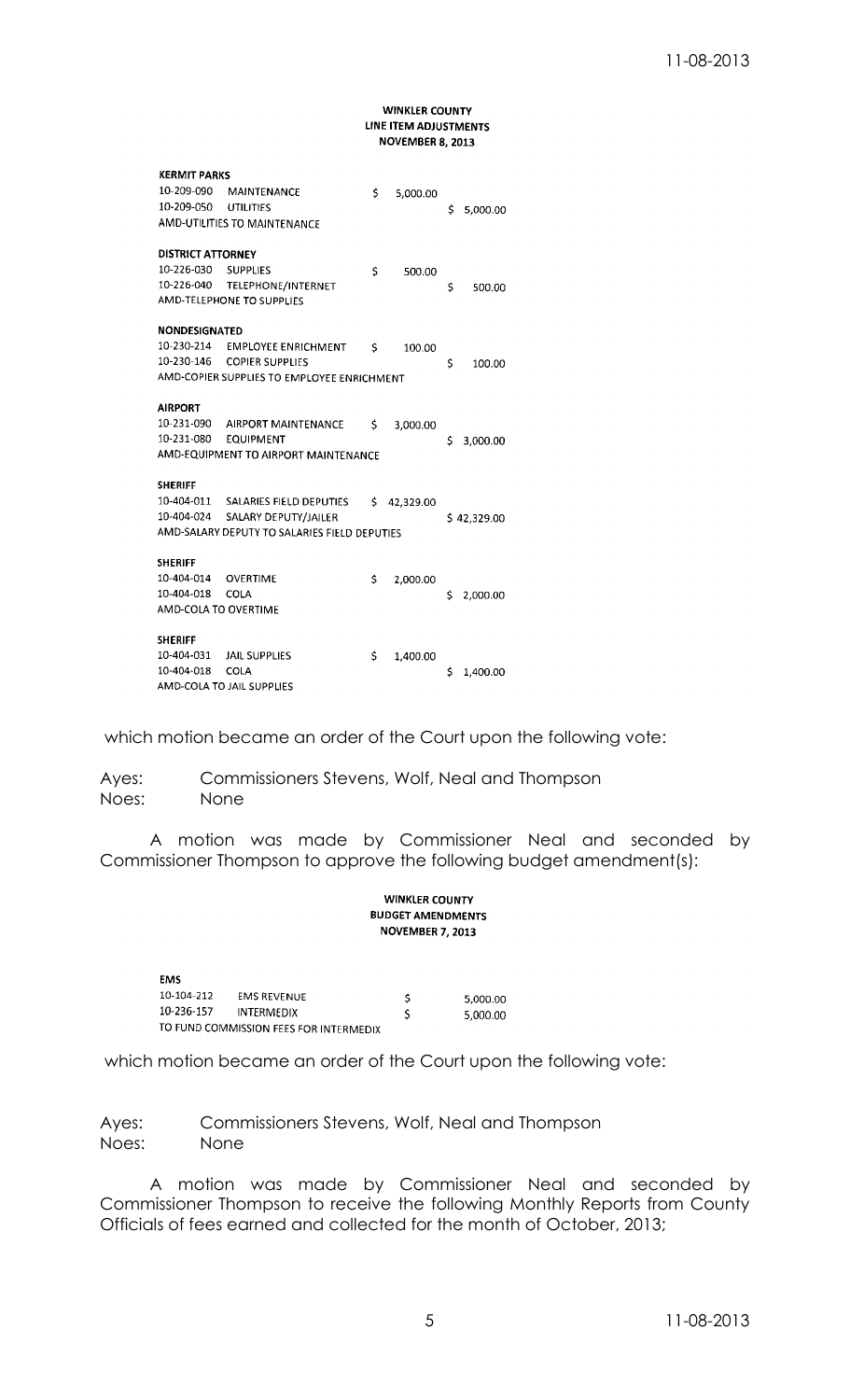| MONTHLY REPORTS                               |                                      |  |  |  |
|-----------------------------------------------|--------------------------------------|--|--|--|
| For the Month of                              |                                      |  |  |  |
| DUCKWORK<br>Steve Taliaferro, Co Attorney Fee | Date<br>Amount<br>Received<br>125.00 |  |  |  |
|                                               |                                      |  |  |  |
|                                               |                                      |  |  |  |
|                                               |                                      |  |  |  |
|                                               |                                      |  |  |  |
|                                               |                                      |  |  |  |
|                                               |                                      |  |  |  |
|                                               | 4722.60<br>$11 - 1 - 13$             |  |  |  |
|                                               |                                      |  |  |  |
|                                               |                                      |  |  |  |
|                                               |                                      |  |  |  |
|                                               |                                      |  |  |  |
|                                               |                                      |  |  |  |
|                                               |                                      |  |  |  |
|                                               |                                      |  |  |  |
|                                               |                                      |  |  |  |
|                                               |                                      |  |  |  |
|                                               |                                      |  |  |  |

which motion became an order of the Court upon the following vote:

Ayes: Commissioners Stevens, Wolf, Neal and Thompson Noes: None

A motion was made by Commissioner Neal and seconded by Commissioner Stevens to examine and approve bills over \$500.00 and place in line for payment; which motion became an order of the Court upon the following vote:

Ayes: Commissioners Stevens, Wolf, Neal and Thompson Noes: None

A motion was made by Commissioner Neal and seconded by Commissioner Thompson to approve claims against the County and pay as per list of vouchers submitted; which motion became an order of the Court upon the following vote:

Ayes: Commissioners Stevens, Wolf, Neal and Thompson Noes: None

A motion was made by Commissioner Neal and seconded by Commissioner Thompson to adjourn the meeting; which motion became an order of the Court upon the following vote:

Ayes: Commissioners Stevens, Wolf, Neal and Thompson Noes: None